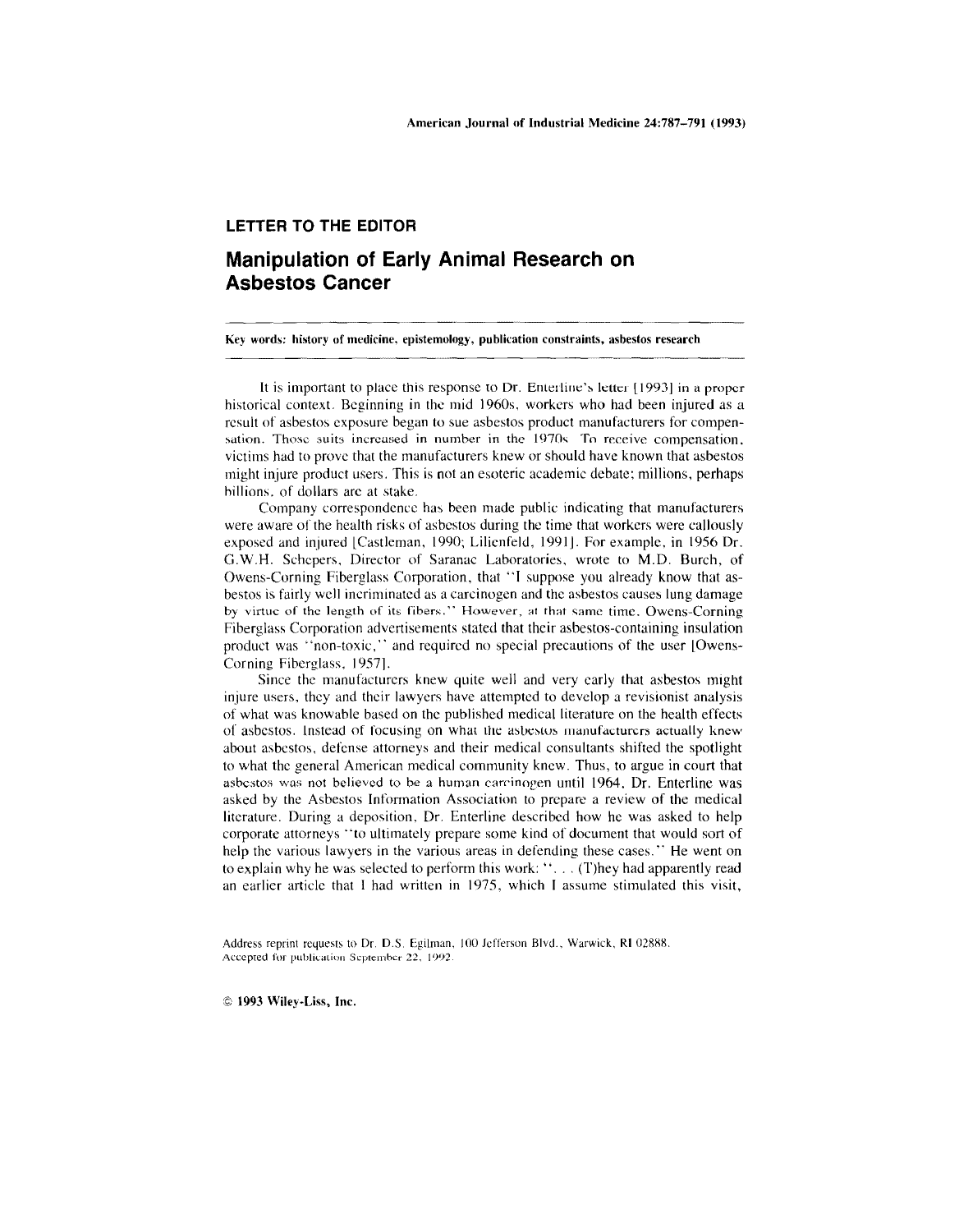#### 788 Egilman and Hardy

simply pointing out that the literature as late as 1961 was still fuzzy about this relationship ... (W)e discussed the fact that ... much of the foreign literature had never been translated, and I indicated that while I had written several papers, I never really had done a literature review for my papers. I felt that it certainly would be very interesting to do a literature review on the relationship between asbestos and cancer' [Enterline, 1980a].

Dr. Enterline, in his response to us, makes it clear that he was aware of the asbestos companies' know ledge of asbestos risk. Given that he has read the same correspondence and unpublished studies as have we, he should also be aware of the private information and foreign translations that were available to industry researchers who publicly opposed the link between lung cancer and asbestos exposure. Their private knowledge contradicted their public position. For this reason, we arc concerned that Dr. Enterline still asserts that Drs. Lanza, Vorwald, and Gardner did not support an association between lung cancer and asbestos exposure on the grounds that no animal study had established such a link. Dr. Enterline stated in an affidavit signed in 1991 that  $\cdot$  (i)t is my opinion that if the Gardner findings of an 81.8 (percent) tumor incidence in mice exposed to asbestos had been published in a reputable scientific journal, it would have accelerated the acceptance of a casual (sic) relationship between asbestos and cancer" [Enterline. 1991 J. In his review of what was known when, Dr. Enterline completely ignores the unpublished studies that contradict his assertion that Drs. Lanza, Vorwald, and Gardner did not support this association because of lack of evidence from animal studies [Enterline, 1978].

The tangential argument about what was known, when, about asbestos by the general medical community is currently being used by the asbestos industry to deprive workers of compensation. Dr. Enterline entered this medicolegal argument with his 1978 publication concerning the alleged lag in knowledge of asbestos and cancer [Enterline. 1978J. In the courts today, corporate lawyers utilize publications like Dr. Enterline's as they discuss the historic knowledge of the risks of asbestos exposure.

Two main approaches are utilized by lawyers defending the asbestos industry. The first is an epistemological argument that claims that workers do not need to be warned of a risk until a positive epidemiological study is performed in their trade. In his 1980 paper, Dr. Enterline states that "(m)any writers were convinced of a relationship (between asbestos and cancer) long before epidemiological and experimental evidence was available. Aside from the high incidence of lung cancer in asbestoties. they were impressed by the predominance of cancer in the lower lobes. the time lapse between exposure and disease. the high incidence in females, and the young age of many of the cases secn. Moreover, there were reasonable theories regarding mechanisms by which asbestos could cause cancer" [Enterline, 1980b]. This is correct, and therefore it is clear that the asbestos-cancer relationship was firmly established (without a formal epidemiological study) in the U.S. medical literature no later than 1949, when JAMA wrote, in an editorial, "the available evidence shows that the occurrence of cancer of the lung is related to pulmonary asbestosis and is not merely a possible sequela of exposure to asbestos dust" [lAMA, 1949]. More than 300 industrial and insurance companies received a summary of this editorial in the Industrial Hygiene Digest, a publication sent to members of the industry-sponsored Industrial Hygiene Foundation [Castleman. 1990].

The second argument put forth by the industry is that workers do not need to be warned of a risk until an overwhelming body of medical literature is published.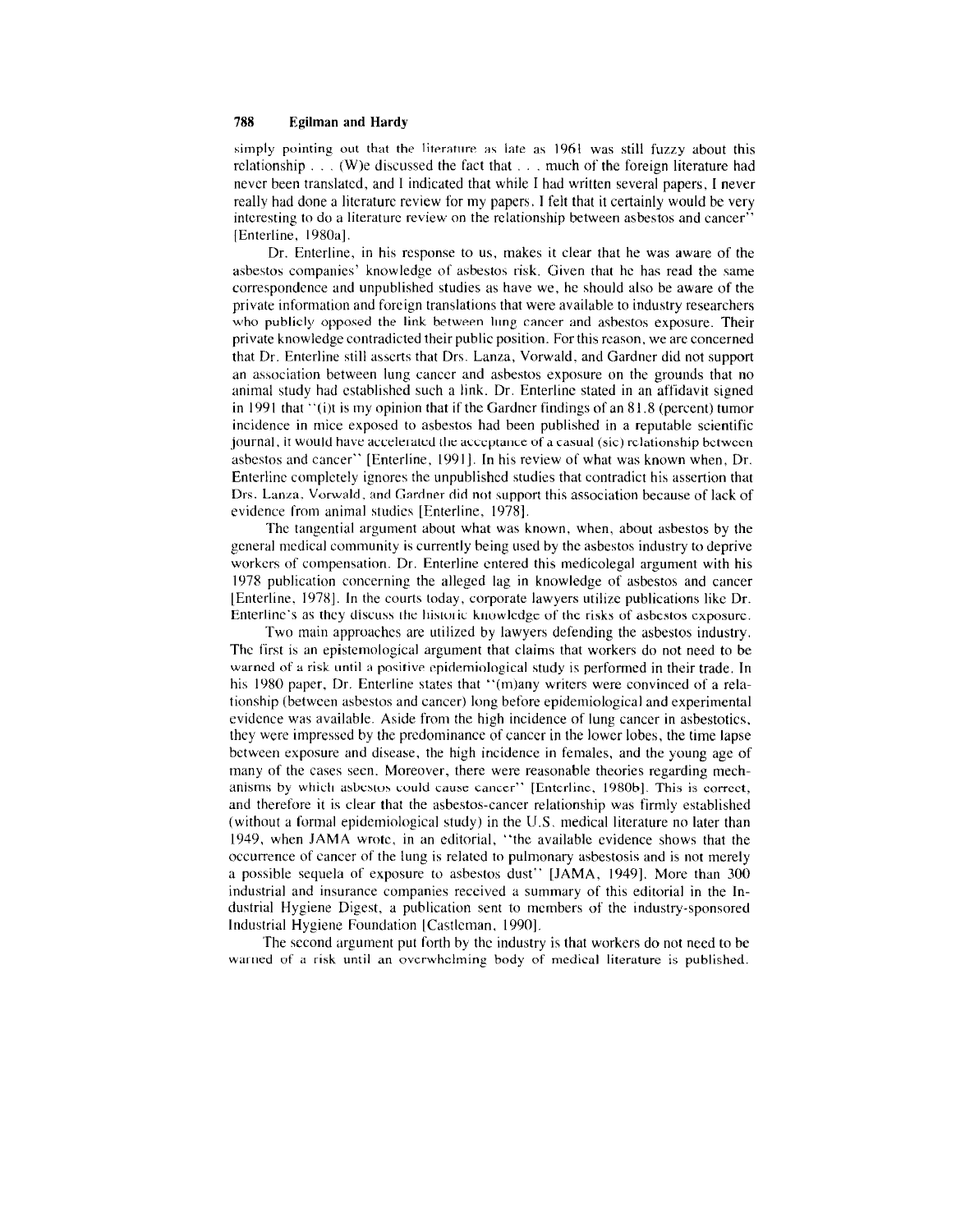Enterline makes this second argument in his response to us when he states that he does not "consider the literature on mesothelioma important in the development or knowledge about asbestos prior to 1960 since very few writers seemed to be aware of it" [Enterline, 1993], In contrast to Enterline's position, we think the publication of 13 papcrs on the issue prior to 1959 constitutes sufficient notice. In fact, companies that manufacture and sell dangerous products are legally required to be aware of all the literature that is generally available on the potential hazards of the products that they manufacture, Every last possible objection and potential controversy does not have to bc answered before a protective public health response is mounted, The fact that a general practitioner may be unaware of the relationship between asbestos and mesothelioma does not excuse an asbestos manufacturing company from concluding, as Dr. Enterline did when he reviewed the literature, that "Few authors ever expressed doubt about the relationship between this rare tumor and asbestos exposure and by 1953, the issue was fairly well resolved" [Enterline, 1980b]. Even in Dr. Enterline's view, companies accrued a duty to warn of a cancer risk no later than 1953.

Dr. Enterline has also disagreed with our assertion that Dr. Leroy Gardner's data on cancer and asbestos were not published in order to protect corporate interests. Dr. Enterline has misinterpreted our previous letter. He writes that "Hardy and Egilman (1991) seem to be accusing Gardner and Vorwald of suppressing the results of animal studies, ... in order to protect their industry sponsors." We did not mean to "seem" to accuse asbestos corporations of suppressing these results, They actually did so. Dr. Gardner directly informed one of us  $(H.L.H.)$  that the information was not published because the sponsoring companies had the contractual right to prevent publication and enforced that right through their representative, Dr. Lanza.

Dr. Enterline goes on to "suggest" other possible reasons for non-publication of the animal experiments, Dr. Enterline writes that Vorwald's draft stated "that in Gardner's experimental notes the lesions were referred to as adenomas rather than cancer" [Enterline, 1992]. In fact, according to Gardner's notes, two of the nine tumors were fibrosarcomas, and one of the adenomatous tumors metastasized to the liver and spleen (this tumor also completely replaced the lower lobe of the left lung), Gardner also produced a draft monograph summarizing his experiments, in which he concluded, "... Of 11 mice inhaling *long fibre* asbestos for 15 to 24 months 8' developed malignant tumors in their lungs and 6 of them had tumors in other organs, *The incidence rate 81.8% is excessive.* Of 22 mice inhaling *short fibre* asbestos for not longer than 12 months only three developed lung tumors, *Rate 13.6%*." *(em*phasis in original) [Gardner, 1943]. Dr. Gardner recognized that the tumors were malignant. In his monograph, he used the word "cancer" to describe them,

The non-publication of Dr. Gardner's research was one of many instances where asbestos corporations manipulated and influenced the scientific literature to protect their vested interests, Dr. Enterline has requested that we provide further examples of corruption of scientific literature, These examples are summarized in Table I [Castleman, 1990; Lilienfeld, 1991; Wright, 1979].

<sup>&</sup>lt;sup>1</sup>In fact, according to Gardner's notes, 9 out of 11 mice developed tumors, which explains the incidence rate of 81.8 percent.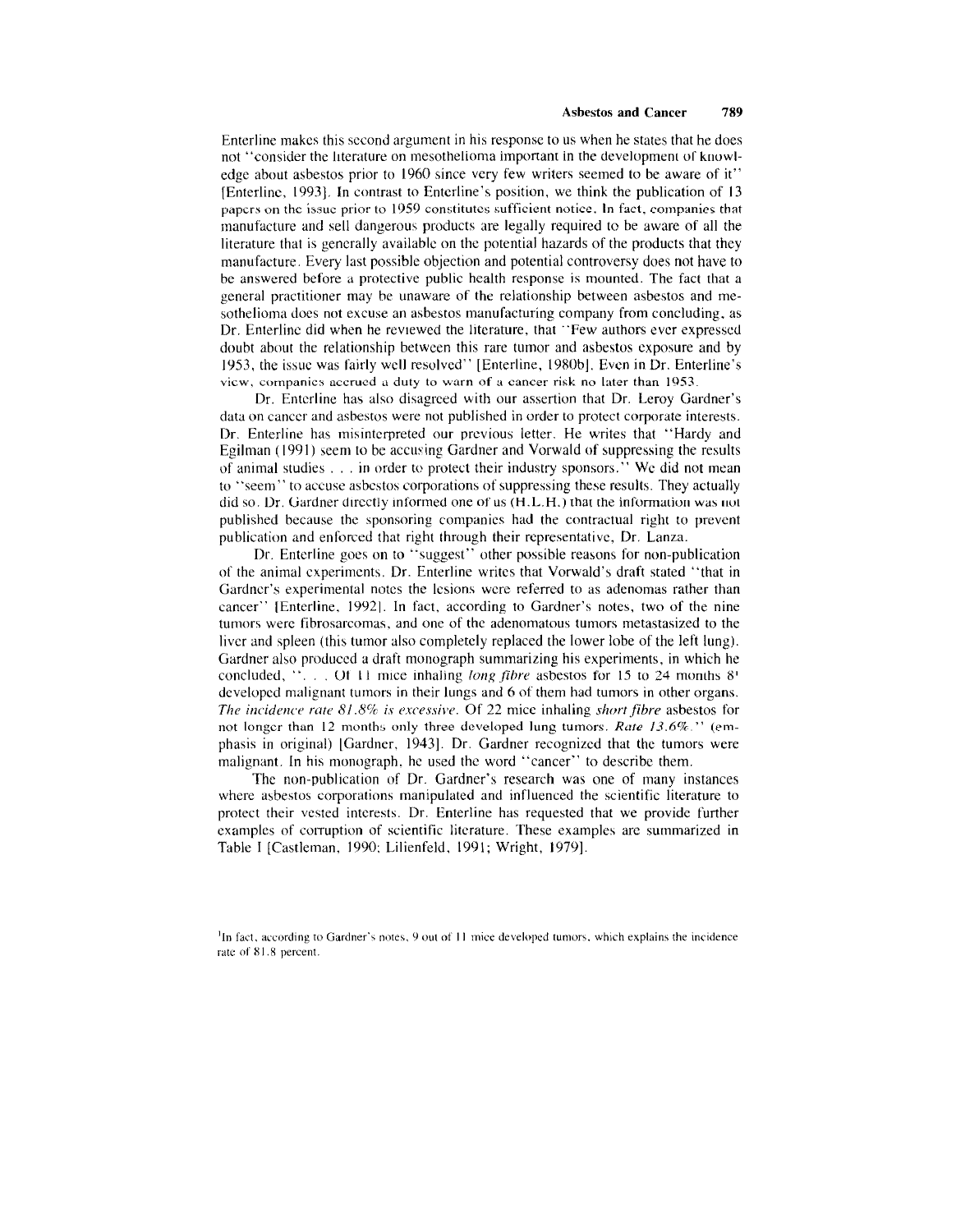| Date      | <b>Researchers</b>                                      | Data                                                                                                                                                                                                                                               | Publication                                                                                                                                                                                                 |
|-----------|---------------------------------------------------------|----------------------------------------------------------------------------------------------------------------------------------------------------------------------------------------------------------------------------------------------------|-------------------------------------------------------------------------------------------------------------------------------------------------------------------------------------------------------------|
| 1930      | Drs. Lanza and Pedley (Metropolitan<br>Life)            | 44.4 percent of workers in Thetford Mines<br>and Mills had asbestosis, including one pipe<br>coverer.                                                                                                                                              | In 1933, Lanza said (in reference to the<br>Quebec study is o far as we could<br>ascertain, there is no dust hazard or<br>asbestos hazard in connection with the<br>actual mining or quarrying operations." |
| 1932      | Johns-Manville/Metropolitan Life                        | 350 of 1,100 workers with asbestosis.<br>including five packing and shipping<br>department workers, a pipe fitter, and a<br>watchman, found to have asbestosis.                                                                                    | Never published.                                                                                                                                                                                            |
| 1936-1946 | Dr. Leroy Gardner's research                            | See text.                                                                                                                                                                                                                                          | No mention of tumors in 1951 publication<br>by Dr. Vorwald, Due Kapu, Pratt.                                                                                                                                |
| 1948      | Dr. George Wright (Saranac<br>Lab/Johns-Manville/OAMA)  | Workers developed abnormal lung function<br>tests before abnormal X-rays.                                                                                                                                                                          | Stady never published.                                                                                                                                                                                      |
| 1949      | Dr. Kenneth Smith (Johns-Manville)                      | 534 of 708 men (75%) working in<br>Asbestos, Quebec had fibrosis caused by<br>exposure to asbestos.                                                                                                                                                | In 1955, Smith reported that 649 of 708<br>employees (91%) had "essentially normal"<br>X-ray films.                                                                                                         |
| 1957-1958 | Drs. Braun and Truan (Industrial<br>Hygiene Foundation) | "The number of lung cancer deaths"<br>combined with asbestosis is larger than<br>would be expected in each cohort and in the<br>combined cohort. This difference is<br>significant at the 95% level using the<br>chi-square test of significance." | "The asbestos mines in the Province of<br>Quebec do nct have a significantly higher<br>death from lung cancer than do comparable<br>segments of the general population."                                    |

### TABLE I, Industry-Sponsored Studies: Data Unpublished or Manipulated